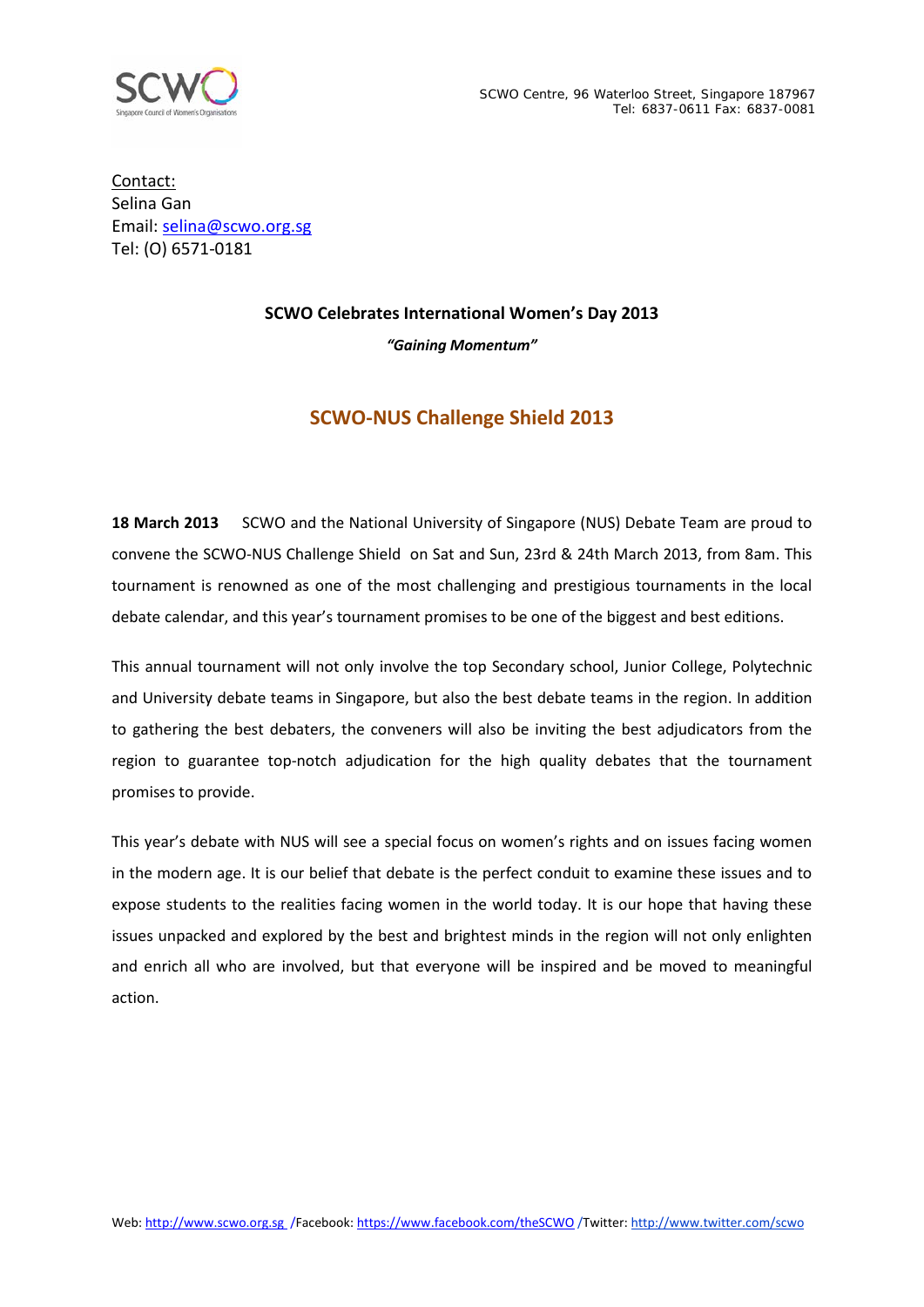

## Date: Sunday, 24<sup>th</sup> March 2013

**Venue**: National University of Singapore Stephen Riady Centre, Auditorium 2 2 College Avenue West, (S) 138607

### **Program for the Finals on Sunday, 23th March 2013**

| 1530 | <b>VIPS and Invited Guests Arrive</b> |
|------|---------------------------------------|
|      | Tea Reception                         |
| 1630 | <b>Secondary School Finals</b>        |
| 1730 | <b>Break</b>                          |
| 1745 | <b>Open Category Finals</b>           |
| 1845 | <b>Closing Address</b>                |
| 1900 | <b>Prize Giving</b>                   |

#### **IWD 2013**

This International Women's Day, the SCWO, as the national co-ordinating council of 57 women's organizations, is celebrating in several ways:

- 1. Friday, 8th March 2013 A symposium on "Transitions Life, Career & Talent", in collaboration with MDIS.
- 2. Saturday, 9th March 2013 A symposium held on "Free to Be What's Next", in collaboration with Halogen Foundation to celebrate *National Young Leaders Day – Women's Edition*. Ms Indranee Rajah, Senior Minister of State and Ministry of Law and Ministry of Education, graced the event as Guest of Honor.
- 3. Wednesday, 27<sup>th</sup> March 2013 A dialogue with Goldman Sachs
- 4. Saturday, 30<sup>th</sup> March 2013 A fundraising celebration dinner will be held at the Mandarin Orchard Hotel. Mrs Mary Tan, wife of President Tony Tan, will grace the event as our Guest of Honor.

###

### **For media enquiries:**

**Please email Selina at [selina@scwo.org.sg](mailto:selina@scwo.org.sg) or call 6837-0611.**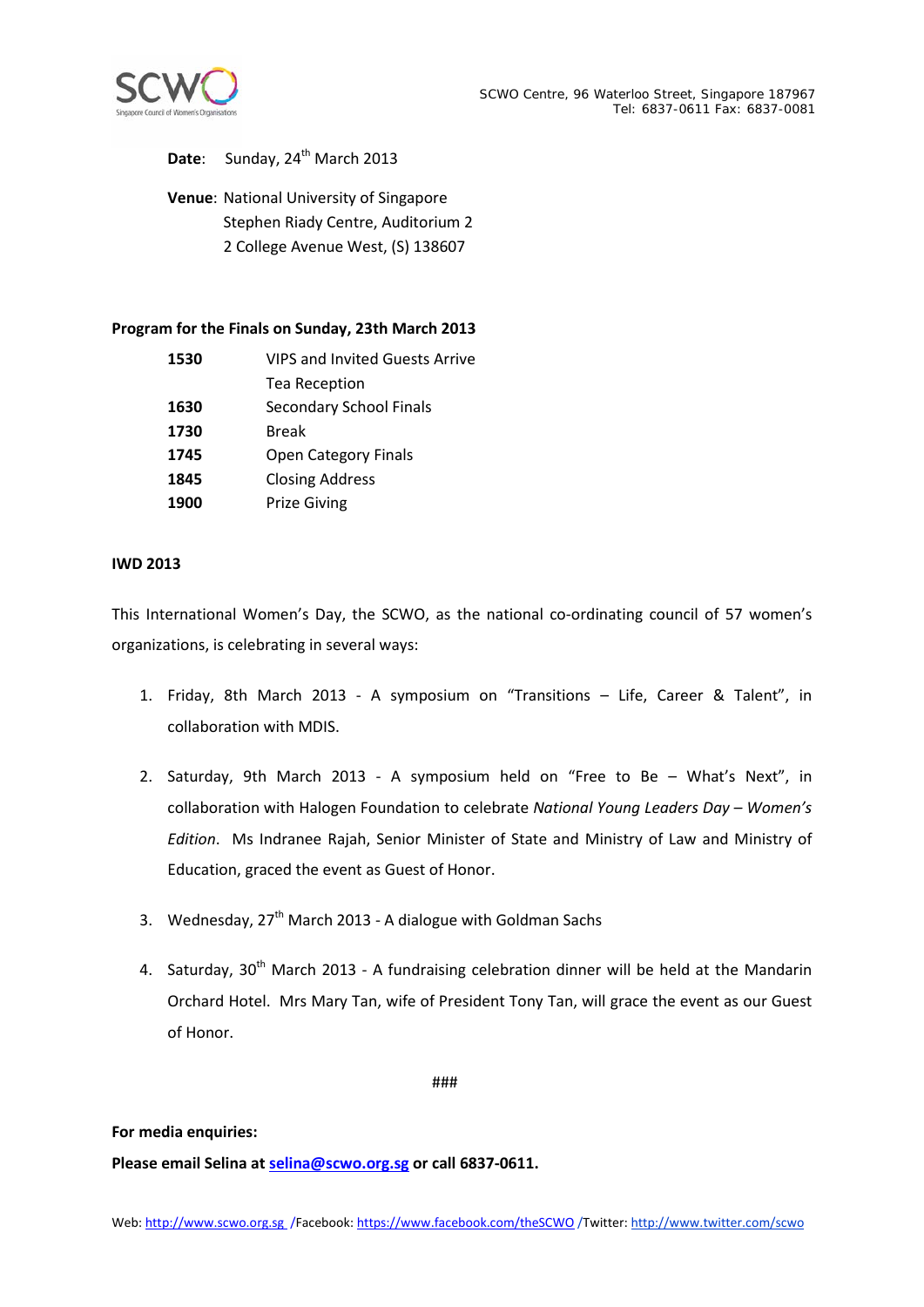

#### **About SCWO**

The Singapore Council of Women's Organisations is the National Coordinating body of women's organisations in Singapore. Our 57 Member Organisations represent more than 600,000 women in Singapore.

Incorporated in March 1980, the SCWO serves to unite the various women's organisations, clubs, committees, groups and women leaders together, working in accordance with its various aims and objectives. The SCWO also serves to coordinate these associations into a national movement and to act on their behalf in matters for which it is authorised by its members.

The SCWO is represented on various Government and inter-ministry committees where we contribute our views in the areas of family, women, and on children's issues. We are involved in government Feedback Sessions and other discussions on issues and policies

#### **Our Services**

**Star Shelter**—It is the only secular crisis shelter in Singapore, and is a safe temporary refuge for women and their children seeking refuge from a life of family violence. It is a place where they learn to re-build their lives, be independent, and prepare for a future free of violence.

**Maintenance Support Central** – The one-stop drop-in Centre that provides support and assistance for claimants who have difficulty recovering court ordered maintenance from their spouse.

**Legal Clinics** – Experienced lawyers from the Singapore Association of Women Lawyers (SAWL), and other volunteer lawyers are available twice a month to assist women without the means of basic legal advice and information. With the assistance and support of the Law Society of Singapore's Muslim Law Practice Committee, Muslim Law Legal Clinic is available at SCWO for Muslims seeking legal advice specifically on matters pertaining to the Syariah Law.

**IT Hub**— A Training Centre run by volunteers for women and their family members to become IT connected and updated.

**New2U Thrift Shop**—Sells pre-loved apparel, shoes, accessories and household items, with proceeds going to Star Shelter.

**Function Rooms**—The Bonny Hicks Education and Training Centre consists of six rooms ranging from 9 sqm to 88 sqm, equipped for training, seminars and meetings, available for rentals to member organisations and the public.

**The Library**— The Library is named after the late Justice F.A. Chua. It is an archival library for all women's organisations -local and international.

**The Café** – The café @ SCWO offers a range of tantalizing food, desserts and coffee.

#### **Our Initiatives**

**WR—Women's Register** is a platform for on-line Mentoring, Networking, Education and Inspiration, and reaches out to women and girls, from eighteen year and beyond.

**BoardAgender** – Provides a forum in Singapore to create greater awareness and understanding of the benefits of gender balanced business, and to facilitate the advancement of more women into senior leadership roles and onto boards.

Web[: http://www.scwo.org.sg](http://www.scwo.org.sg/) /Facebook[: https://www.facebook.com/theSCWO](https://www.facebook.com/theSCWO) /Twitter: http://www.twitter.com/scwo **Wall of Fame** – In 2005, SCWO launched the Wall of Fame to honour the significant contributions of pioneering women activists who have helped shape the landscape of female advancement in Singapore.